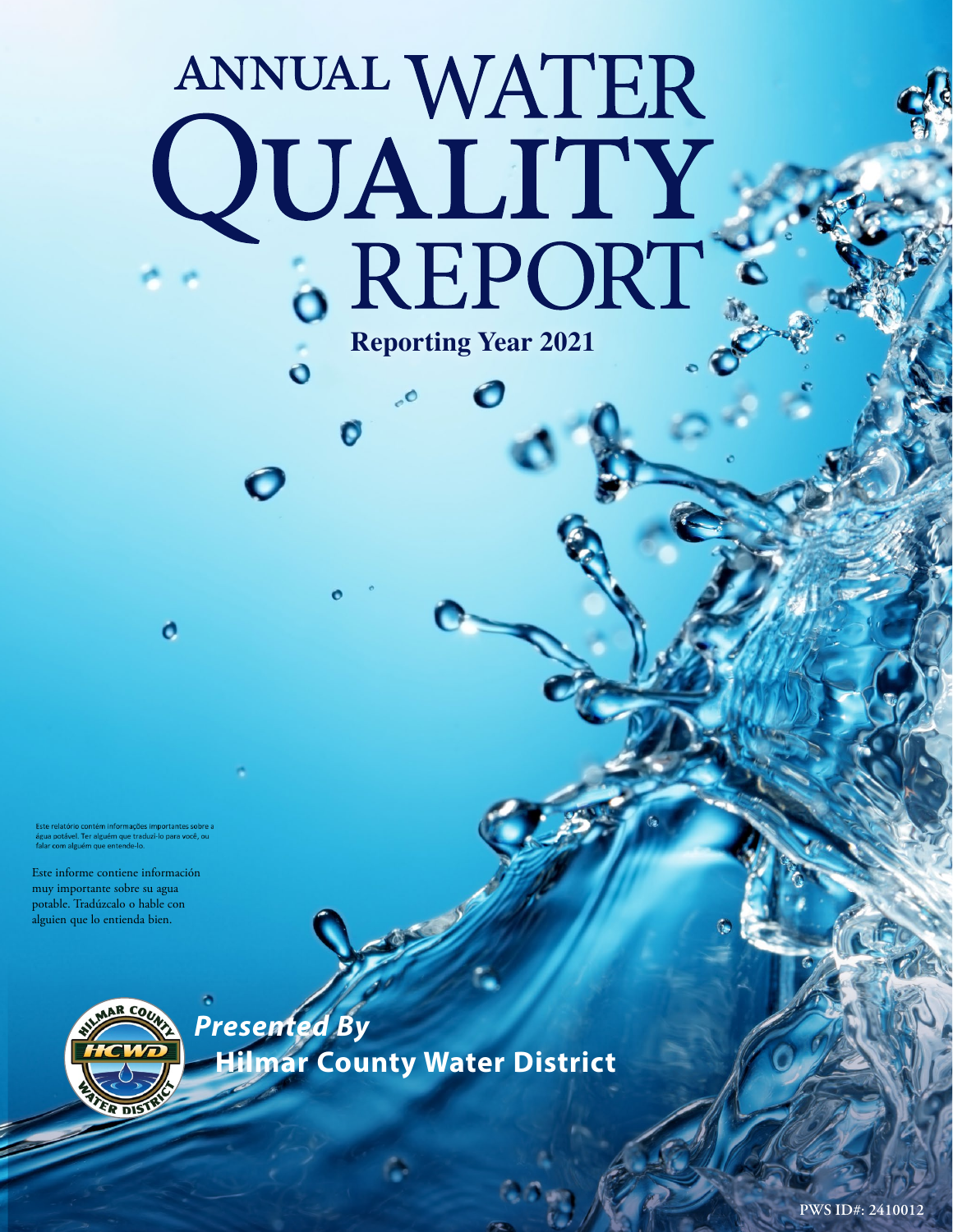### **We've Come a Long Way**

Once again, we are proud to present our annual water quality report covering the period between January 1 and December 31, 2021. In a matter of only a few decades, drinking water has become exponentially safer and processe more reliable than at any other point in human history. Our exceptional staff continues to work hard every day—at all hours—to deliver the highest-quality drinking water without interruption. Although the challenges ahead are many, we feel that by relentlessly investing in customer outreach and education, new treatment technologies, system upgrades, and training, the payoff will be reliable, high-quality tap water delivered to you and your family.

### **Where Does My Water Come From?**

Your water comes from two district-owned wells located approximately one mile northeast of town. The Woody Well (Well #7) produces most of the water used by our residents. The Jake Well (Well #6) is the second active well in our system and has provided the district with quality water for many years. Each well pumps from approximately 330 feet below ground and has a sanitary seal on the first 150 feet of the

well column. Together these wells pump over 310 million gallons of water annually for the district's customers.

# **Community Participation Community Participation**

You are invited to attend and participate in our<br>public forum and voice your concerns about your drinking<br>water. Dispute discover were the first Treader of seek morth water. District directors meet the first Tuesday of each month at 5:30 p.m. at the district office, located at 8319 Lander Avenue, Hilmar. Agendas for meetings are posted at the office and online at [www.hilmarcwd.org](http://www.hilmarcwd.org).

### **Table Talk**

Get the most out of the Testing Results data table with this simple suggestion. In less than a minute, you will know all there is to know about your water:

For each substance listed, compare the value in the Amount Detected column against the value in the MCL (or AL, SMCL) column. If the Amount Detected value is smaller, your water meets the health and safety standards set for the substance.

### **Other Table Information Worth Noting**

Verify that there were no violations of the state and/or federal standards in the Violation column. If there was a violation, you will see a detailed description of the event in this report.

If there is an ND or a less-than symbol (<), that means that the substance was not detected (i.e., below the detectable limits of the testing equipment).

The Range column displays the lowest and highest sample readings. If there is an NA showing, that means only a single sample was taken to test for the substance (assuming there is a reported value in the Amount Detected column).

If there is sufficient evidence to indicate from where the substance originates, it will be listed under Typical Source.

### **Source Water Assessment**

This is an assessment of the delineated area around our listed sources through which contaminants, if present, could migrate and reach our source water. It also includes an inventory of potential sources of contamination within the delineated area and a determination of the water supply's susceptibility to contamination by the identified potential sources.

**When the well is dry, we know the worth of water.**

*—Benjamin Franklin*

According to the Source Water Assessment Plan, our water is considered most vulnerable to the effects of agricultural drainage, grazing, lagoon/ liquid wastes, animal operations, and septic systems. A copy of the complete assessment is available for review at the district office upon

### **Think Before You Flush!**

Flushing unused or expired medicines can be harmful to your drinking water. Properly disposing of unused or expired medication helps protect you and the environment. Keep medications out of our waterways by disposing responsibly. To find a convenient drop-off location near you, please visit [https://bit.ly/3IeRyXy.](https://bit.ly/3IeRyXy)

### **Important Health Information**

Some people may be more vulnerable to contaminants<br>in drinking water than the general population. Immunocompromised persons such as persons with cancer undergoing chemotherapy, persons who have undergone organ transplants, people with HIV/AIDS or other immune system disorders, some elderly, and infants may be particularly at risk from infections. These people should seek advice about drinking water from their health care providers. The U.S. EPA/CDC (Centers for Disease Control and Prevention) guidelines on appropriate means to lessen the risk of infection by *Cryptosporidium* and other microbial contaminants are available from the Safe Drinking Water Hotline at (800) 426-4791 or [http://water.epa.gov/](http://water.epa.gov/drink/hotline) [drink/hotline](http://water.epa.gov/drink/hotline).

QUESTIONS?

For more information about this report, or for any questions relating to your drinking water, please contact Curtis Jorritsma at (209) 632-3522.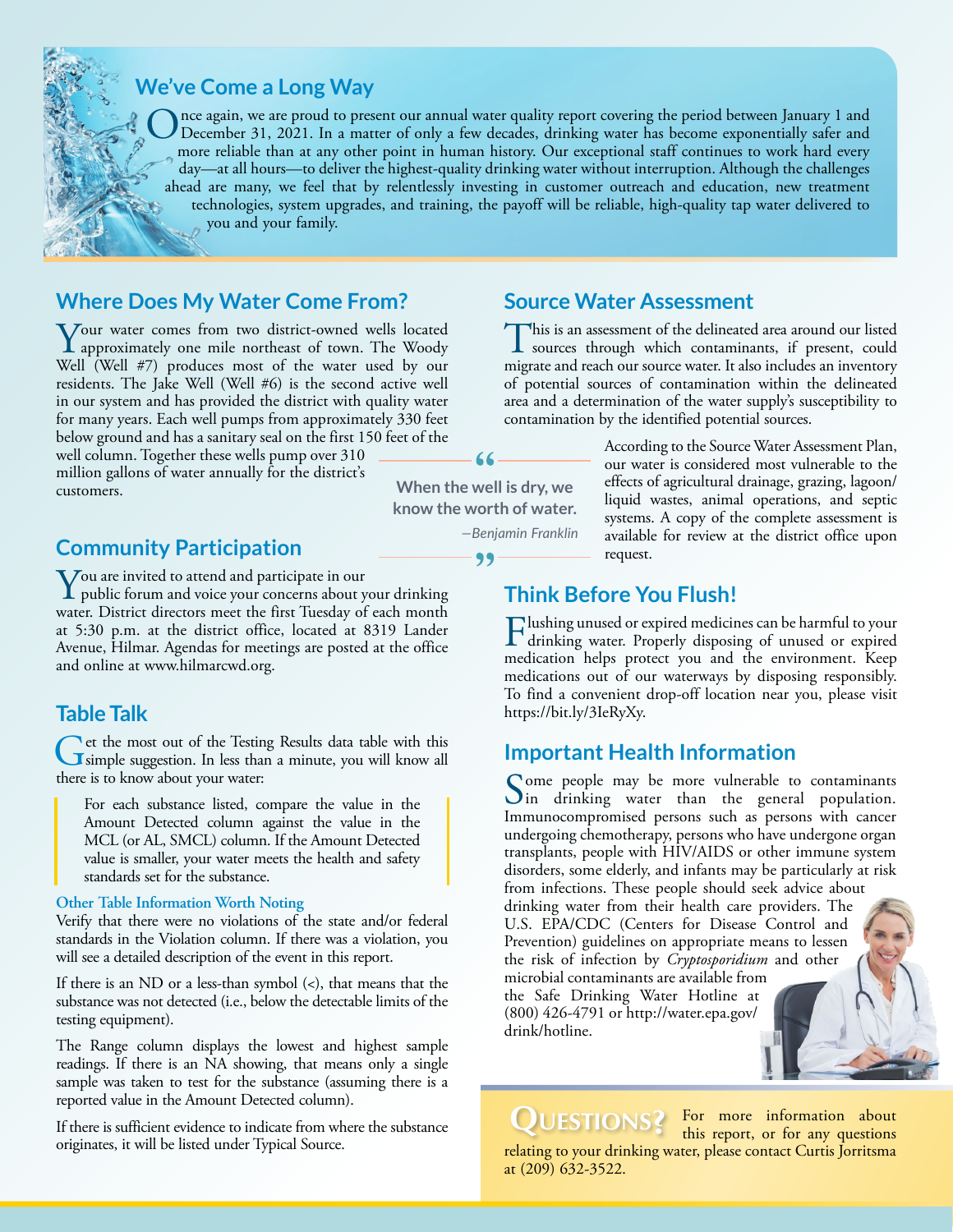## **Substances That Could Be in Water**

The sources of drinking water (both tap water and bottled<br>water) include rivers, lakes, streams, ponds, reservoirs, springs, and wells. As water travels over the surface of the land or through the ground, it dissolves naturally occurring minerals and, in some cases, radioactive material, and can pick up substances resulting from the presence of animals or from human activity.

In order to ensure that tap water is safe to drink, the U.S. Environmental Protection Agency (U.S. EPA) and the State Water Resources Control Board (State Board) prescribe regulations that limit the amount of certain contaminants in water provided by public water systems. The U.S. Food and Drug Administration regulations and California law also establish limits for contaminants in bottled water that provide the same protection for public health. Drinking water, including bottled water, may reasonably be expected to contain at least small amounts of some contaminants. The presence of contaminants does not necessarily indicate that water poses a health risk.

Contaminants that may be present in source water include:

Microbial Contaminants, such as viruses and bacteria, that may come from sewage treatment plants, septic systems, agricultural livestock operations, and wildlife;

Inorganic Contaminants, such as salts and metals, that can be naturally occurring or can result from urban stormwater runoff, industrial or domestic wastewater discharges, oil and gas production, mining, or farming;

Pesticides and Herbicides that may come from a variety of sources such as agriculture, urban stormwater runoff, and residential uses;

Organic Chemical Contaminants, including synthetic and volatile organic chemicals, which are by-products of industrial processes and petroleum production, and which can also come from gas stations, urban stormwater runoff, agricultural applications, and septic systems;

Radioactive Contaminants that can be naturally occurring or can be the result of oil and gas production and mining activities.

More information about contaminants and potential health effects can be obtained by calling the U.S. EPA's Safe Drinking Water Hotline at (800) 426-4791.

# **What are PFAS?**

Per- and polyfluoroalkyl substances (PFAS) are a group of manufactured chemicals used worldwide since the 1950s to make fluoropolymer coatings and products that resist heat, oil, stains, grease, and water. During production and use, PFAS can migrate into the soil, water, and air. Most PFAS do not break down; they remain in the environment, ultimately finding their way into drinking water. Because of their widespread use and their persistence in the environment, PFAS are found all over the world at low levels. Some PFAS can build up in people and animals with repeated exposure over time.

The most commonly studied PFAS are perfluorooctanoic acid (PFOA) and perfluorooctane sulfonic acid (PFOS). PFOA and PFOS have been phased out of production and use in the United States, but other countries may still manufacture and use them.

Some products that may contain PFAS include:

- Some grease-resistant paper, fast food containers/wrappers, microwave popcorn bags, pizza boxes
- Nonstick cookware
- Stain-resistant coatings used on carpets, upholstery, and other fabrics
- Water-resistant clothing
- Personal care products (shampoo, dental floss) and cosmetics (nail polish, eye makeup)
- Cleaning products
- Paints, varnishes, and sealants

Even though recent efforts to remove PFAS have reduced the likelihood of exposure, some products may still contain them. If you have questions or concerns about products you use in your home, contact the Consumer Product Safety Commission at (800) 638-2772. For a more detailed discussion on PFAS, please visit [https://www.atsdr.cdc.gov/pfas/index.html.](https://www.atsdr.cdc.gov/pfas/index.html)

# **Lead in Home Plumbing**

If present, elevated levels of lead can cause serious health problems, especially for pregnant women and young children. Lead in drinking<br>water is primarily from materials and components associated with service lines and h water is primarily from materials and components associated with service lines and home plumbing. We are responsible for providing highquality drinking water, but we cannot control the variety of materials used in plumbing components. When your water has been sitting for

several hours, you can minimize the potential for lead exposure by flushing your tap for 30 seconds to two minutes before using water for drinking or cooking. (If you do so, you may wish to collect the flushed water and reuse it for another beneficial purpose, such as watering plants.) If you are concerned about lead in your water, you may wish to have your water tested. Information on lead in drinking water, testing methods, and steps you can take to minimize exposure is available from the Safe Drinking Water Hotline at (800) 426-4791 or at [www.epa.gov/safewater/lead.](http://www.epa.gov/safewater/lead)

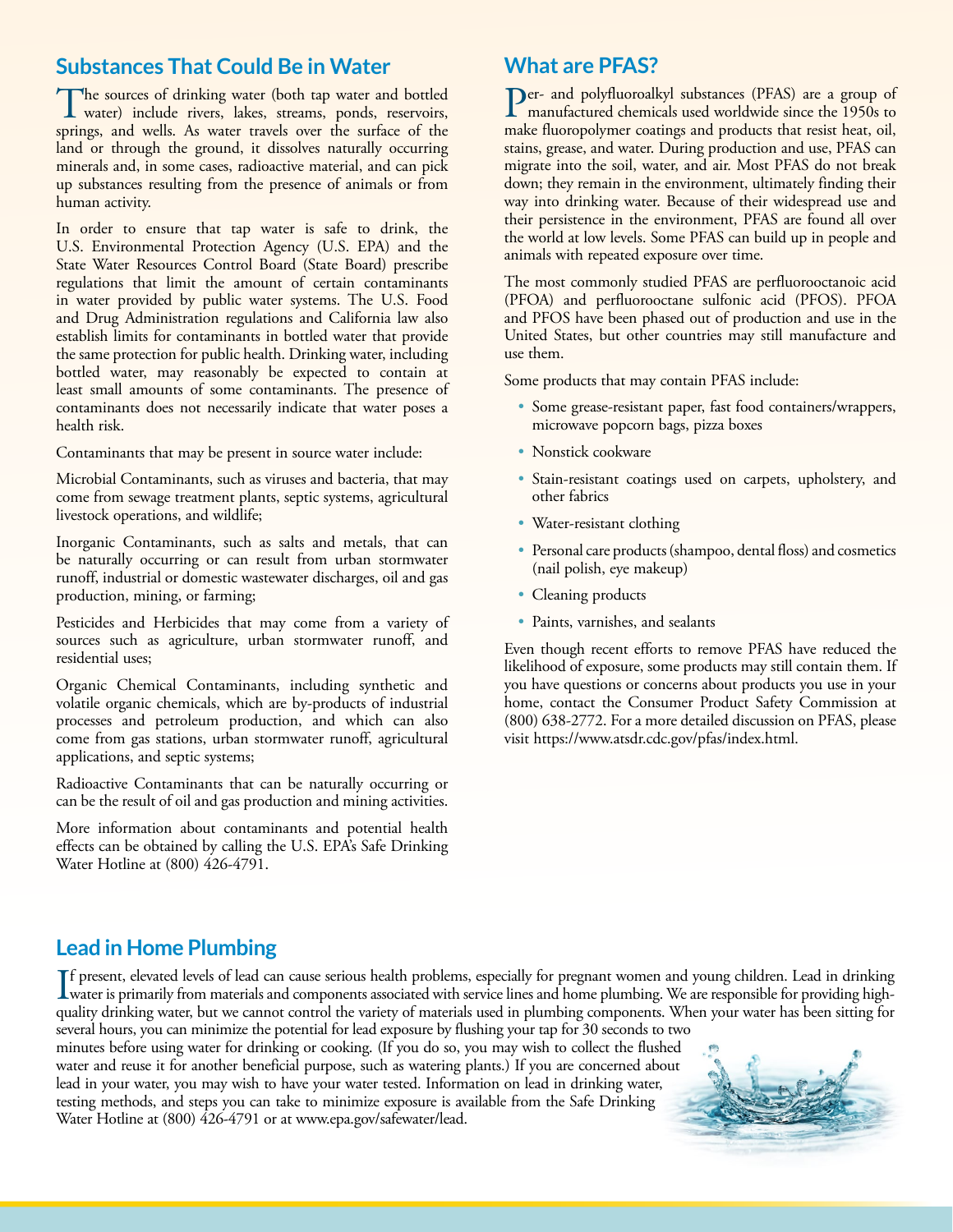

# **Protecting Your Water**

**B** acteria are a natural and important part of our world. There are around 40 trillion bacteria living in each of us; without them, we would not be able to live healthy lives. Coliform bacteria are common in the line of t in the environment and generally not harmful themselves. The presence of this bacterial form in drinking water is a concern, however, because it indicates that the water may be contaminated with other organisms that can cause disease.

In 2016 the U.S. EPA passed a regulation called the Revised Total Coliform Rule, which requires water systems to take additional steps to ensure the integrity of the drinking water distribution system by monitoring for the presence of bacteria like total coliform and *E. coli*. The rule requires more stringent standards than the previous regulation, and it requires water systems that may be vulnerable to contamination to have procedures

in place that will minimize the incidence of contamination. Water systems that exceed a specified frequency of total coliform occurrences are required to conduct an assessment and correct any problems quickly. The U.S. EPA anticipates greater public health protection under this regulation due to its more preventive approach to identifying and fixing problems that may affect public health. Though we are fortunate in having the highest-quality drinking water, our goal is to eliminate all potential pathways of contamination into our distribution system, and this requirement helps us accomplish that goal.